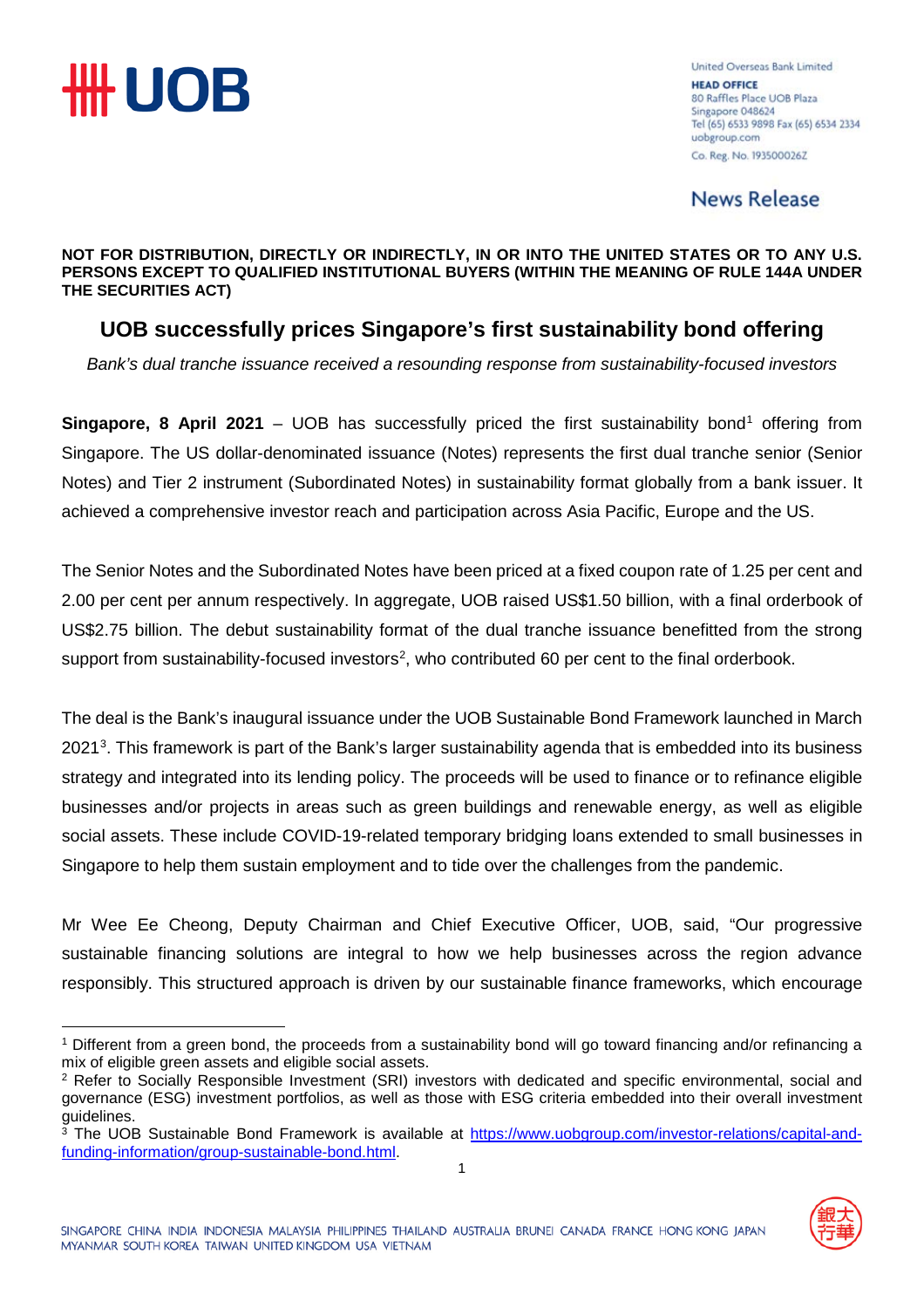## **\HH UOB**

the development of smart cities, green buildings and the circular economy<sup>[4](#page-1-0)</sup>, in alignment with ASEAN governments' focus on addressing rapid urbanisation and increasing infrastructure demand.

"Through our inaugural sustainability bond offering, we are also leveraging our extensive capital markets access to connect global investors with opportunities to channel their capital to support organisations and projects that can make a meaningful impact to the region's development. In particular, the resounding response from sustainability-focused investors is an affirmation of our role as a catalyst and enabler in forging a sustainable future for all."

The issue date of the Notes is expected to be 14 April 2021. The Senior Notes are expected to receive ratings of 'Aa1' from Moody's Investors Service and 'AA-' from both S&P Global Ratings and Fitch Ratings, while the Subordinated Notes are expected to be rated 'A2' by Moody's Investors Service, 'BBB+' by S&P Global Services and 'A' by Fitch Ratings.

UOB's sustainability bond offering will be issued under its US\$15 billion Global Medium Term Note (GMTN) Programme. BNP Paribas, HSBC, Societe Generale and UOB are joint lead managers of this transaction, with Bank of China as co-manager.

The UOB Sustainable Bond Framework is in line with The International Capital Market Association's Green Bond Principles, Social Bond Principles and the Sustainability Bond Guidelines, as well as the ASEAN Green Bond Standards, Social Bond Standards and Sustainability Bond Standards. Sustainalytics, an independent environmental, social and governance and corporate governance research, ratings and analytics firm, provided the Second-Party Opinion on the UOB Sustainable Bond Framework.

– Ends –

<span id="page-1-0"></span><sup>2</sup> <sup>4</sup> The sustainable finance frameworks are UOB Smart City Sustainable Finance Framework, UOB Real Estate Sustainable Finance Framework and the UOB Green Circular Economy Framework. For more information, please refer to<https://www.uobgroup.com/industry-insights/uob-sustainable-city-solutions.page>

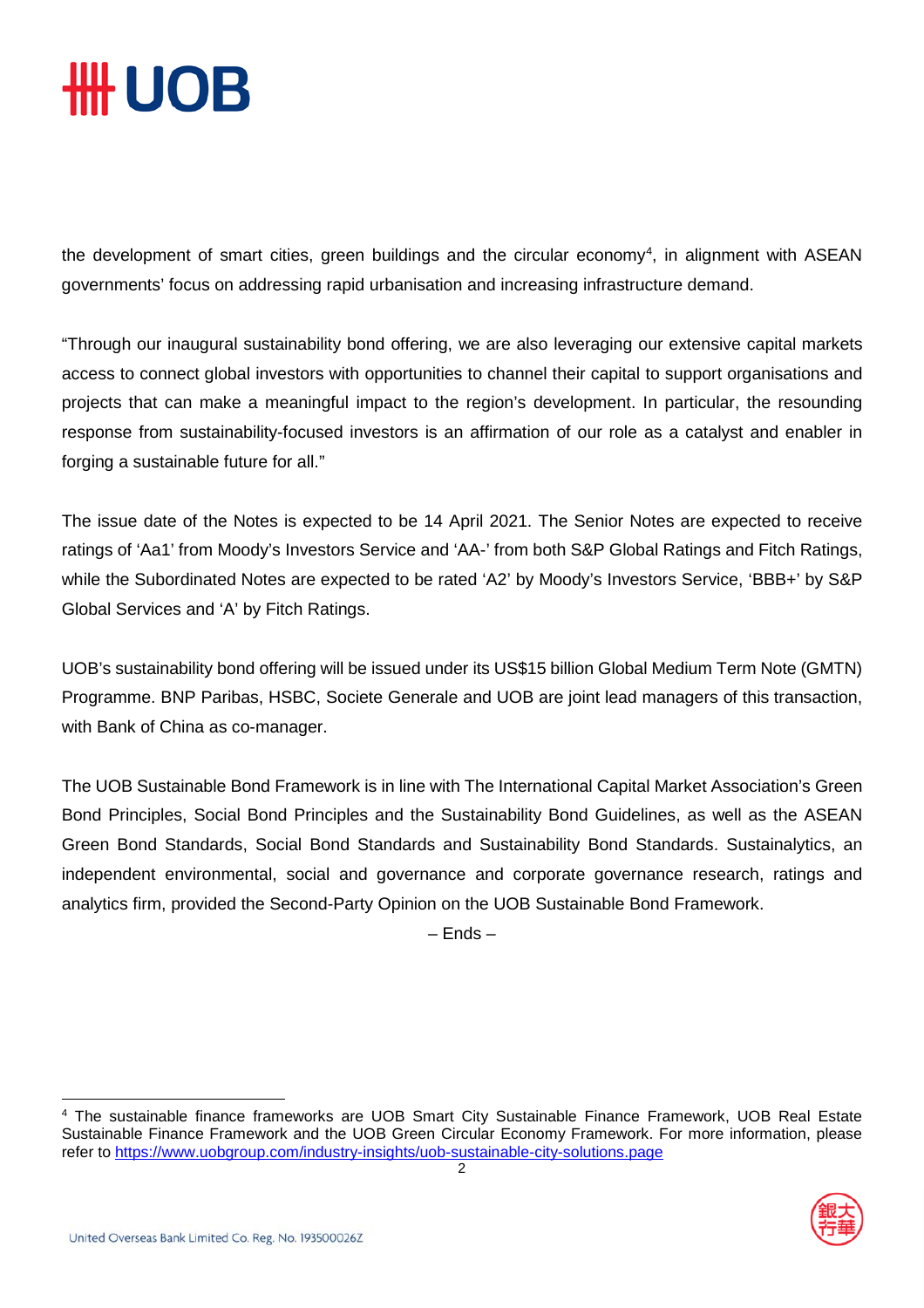## **#H UOB**

### **Appendix**

The principal terms of the Notes are as follows:

*In respect of the Senior Notes,*

| US\$750 million                                     |
|-----------------------------------------------------|
| 99.585% of the principal amount of the Senior Notes |
| 1.25% per annum payable semi-annually in arrear     |
| <b>United States Dollars</b>                        |
| <b>14 April 2026</b>                                |
|                                                     |

*In respect of the Subordinated Notes,*

| <b>Issue Size:</b>  | US\$750 million                                           |
|---------------------|-----------------------------------------------------------|
| <b>Issue Price:</b> | 99.555% of the principal amount of the Subordinated Notes |
| Interest:           | 2.00% per annum payable semi-annually in arrear           |

If the Subordinated Notes are not redeemed or purchased and cancelled on the First Call Date, the interest payable on the Subordinated Notes from (and including) the First Call Date to (but excluding) the Maturity Date shall be reset to a fixed rate per annum equal to the then-prevailing 5-year U.S Treasury Rate plus the Initial Spread of 1.23%.

| <b>Currency:</b>        | <b>United States Dollars</b> |
|-------------------------|------------------------------|
| <b>First Call Date:</b> | <b>14 October 2026</b>       |
| <b>Maturity Date:</b>   | <b>14 October 2031</b>       |

The Subordinated Notes are intended to qualify as Tier 2 regulatory capital of the Bank. The Subordinated Notes may be written down (in whole or in part) and any accrued and unpaid interest may be cancelled in respect of each Subordinated Note, by the Bank upon the occurrence of a Loss Absorption Event. The Loss Absorption Event is the earlier of the Monetary Authority of Singapore (the "MAS") notifying the Bank in writing that it is of the opinion that a write down is necessary or of its decision to make a public sector injection of capital (in each case without which the Bank would become non-viable as determined by MAS).

An application will be made to the Singapore Exchange Securities Trading Limited (the "SGX-ST") for the listing and quotation of the Notes on the SGX-ST. The SGX-ST assumes no responsibility for the correctness of any of the statements made or opinions expressed or reports contained herein. Admission to the Official List of the SGX-ST and quotation of the Notes on the SGX-ST is not to be taken as an indication of the merits of the Bank, its subsidiaries, its associated companies, the GMTN Programme or such Notes.